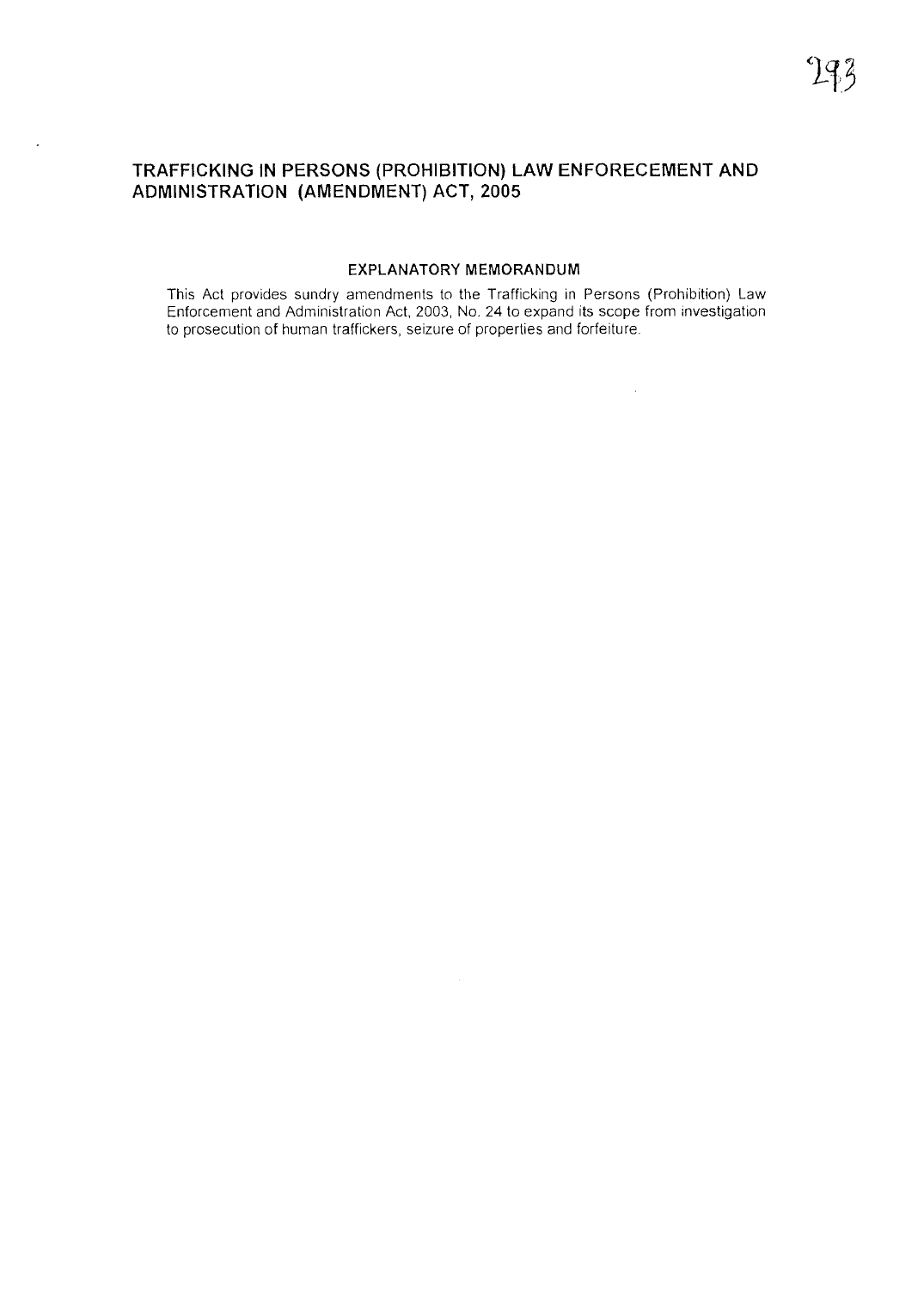# **TRAFFICKING IN PERSONS (PROHIBITION) LAW ENFORCEMENT AND ADMINISTRATION (AMENDMENT) ACT, 2005**

# **ARRANGEMENT OF SECTIONS**

## **Section:**

- **1.** Amendment of 2003 No. 24
- **2.** Amendment of Section 2
- **3.** Amendment of Section 3
- **4.** Amendment of Section 4
- **5.** Amendment of Section 5
- **6.** Amendment of Section 6
- **7.** Substitution of the word "unit"
- **8.** Amendment of Section 9
- **9.** Amendment of Section 15
- **10.** Amendment of Section 22
- **11.** Amendment of Section 29
- **12.** Amendment of Section 32
- **13.** Amendment of Section 33
- **14.** Insertion of new sections
- 15. Re-numbering of Sections 35 37 of the Principal Act
- **16.** Re-numbering of Section 38 of the Principal Act, insertion and deletion
- **17.** Re-numbering of Section 40 of the principal Act and insertion of sub-section (2)
- 18. Re-numbering of Sections 41 49 of the Principal Act
- **19.** Re-numbering of Section 50 of the Principal Act and insertion of words
- **20.** Re-numbering of Section 51 of the Principal Act
- **21.** Amendment of Schedule to the Principal Act
- **22.** Short Title

**Schedule**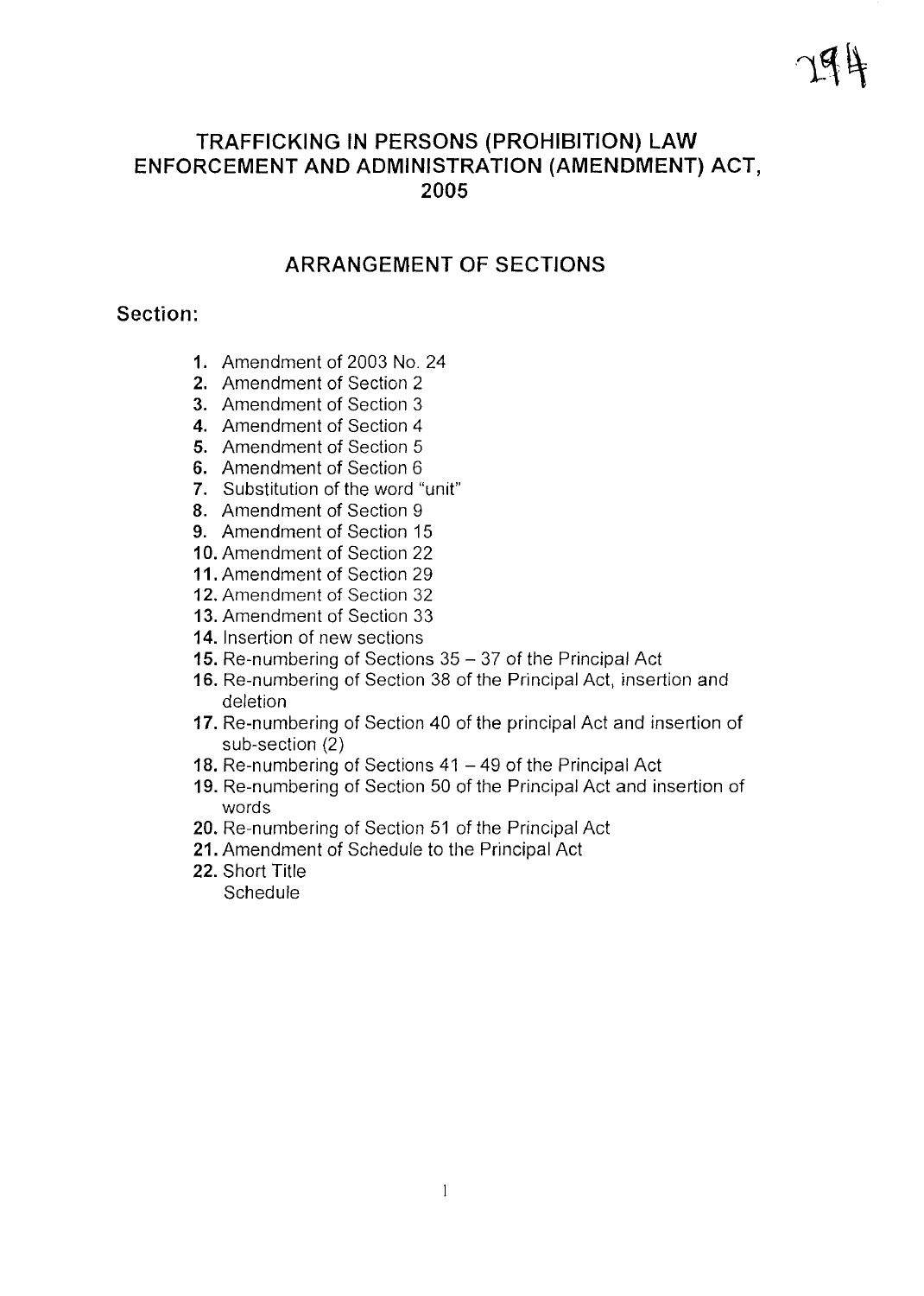### TRAFFICKING IN PERSONS (PROHIBITION) LAW ENFORECEMENT AND ADMINISTRATION (AMENDMENT) ACT, 2005

#### A BILL FOR

### AN ACT TO AMEND THE TRAFFICKING IN PERSONS (PROHIBITION) LAW ENFORCEMENT AND ADMINISTRATION ACT, 2003, No. 24; AND FOR RELATED MATTERS

<sup>J</sup> Commencement  $\mathbf{I}$ ENACTED by the National Assembly of the Federal Republic of Nigeria - 1. The Trafficking in Persons (Prohibition) Law Enforcement and Administration Act, 2003 Amendment of 2003 No. 24 (In this Act referred to as "the Principal Act") is amended as set out in this Act. 2. Section 2 of the Principal Act is amended by  $-\frac{1}{2}$  Amendment of Amendment of section 2 (a) substituting for the existing subsection (3) a new sub-section (3)- "(3) The Board shall consist of  $-$ (a) a chairman being a person who by reason of his ability, character, experience and knowledge can deal with the problem of trafficked persons: (b) 6 other members who shall be appointed from each of the six geopolitical zones on the recommendations of the Minister; and (c) the Executive Secretary" (b) in sub-section (5) by inserting the word "First" immediately before the word "Schedule". 3. Section 3 of the Principal Act is amended by substituting for the existing subsection (1) a Amendment of section 3 new sub-section (1) - (1) "The Chairman and members of the Board other than the Executive Secretary shall hold office for a term of four years and shall be eligible for re-appointment for another term and no more" 4. Section 4 of the Principal Act is amended - Amendment of section 4 (a) in paragraph (j) by inserting immediately after the words "Office of the Attorney- General of the Federation" the words "Ministry of Foreign Affairs"; (b) by inserting immediately after the existing paragraph (k) new paragraphs (I) and (m) " (I) taking charge of, supervising, controlling, co-ordinating all the responsibilities, functions and activities relating to current investigation and prosecution of all offences connected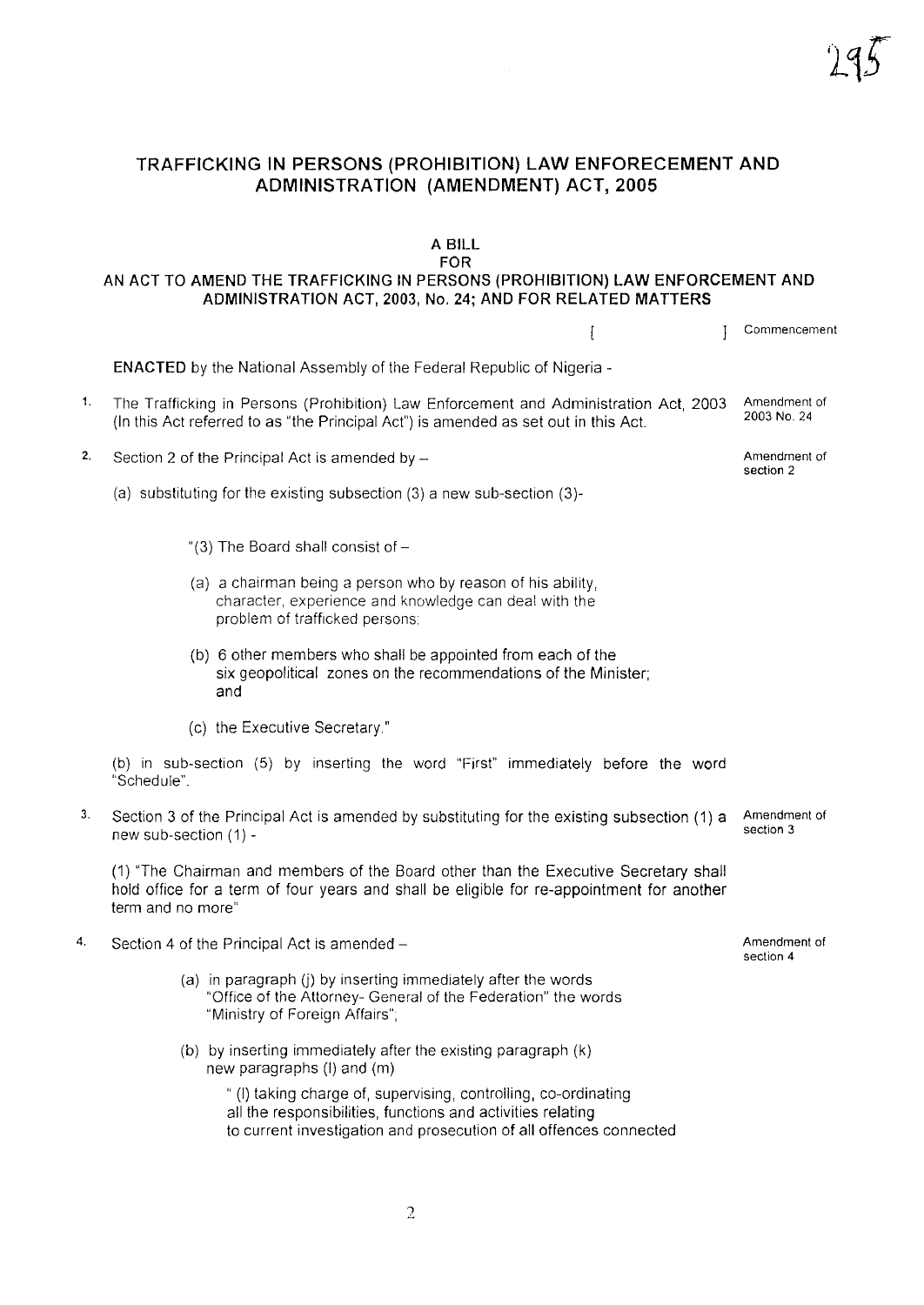with or relating to traffic in persons and other related matters in consultation with the Attorney-General of the Federation; and

(m) carrying out such other activities as are necessary or expedient for the full discharge of all or any of the functions conferred on it under tnis Act."

5. Section 5 of the Principal Act is amended  $-$ 

(a) by deleting the figure (1) immediately before the words "The Agency";

(b) by inserting immediately after the existing paragraph (b) a new paragraph (c)

" (c) subsequently prosecute any person found to have committed an offence under this Act"

- 6. (1) Section 6 of the Principal Act is amended
	- (a) by substituting for the existing sub-section (2) a new sub-section (2) -

"(2) There shall be for the Agency, an Executive Secretary who shall be from the Directorate cadre in the Public Service of the Federation and shall be appointed by the President on the recommendation of the Attorney-General of the Federation";

- (b) in sub-section (3) by inserting immediately after the word "the", the word "Executive";
- (c) by inserting immediately after sub-section (3) a new sub-section  $(4) -$

"(4) The Executive Secretary of the Agency shall hold office for a term of five years in the first instance and shall be eligible for re-appointment for another term and no more."

- (d) by renumbering sub-sections (4), (5), and (6) as sub-sections  $(5)$ ,  $(6)$  and  $(7)$  respectively.
- 7. The Principal Act is amended by substituting for the word "Unit" the word "Department" wherever it appears in the Act.
- 8. Section 9 of the Principal Act is amended -

(a) by inserting a new sub-section  $(2)$  -

"(2) The Legal Department shall be responsible for prosecuting offenders under this Act, supporting the investigation department with legal advice and assistance whenever it is required, acting as secretariat to the Board, conducting such proceedings as may be necessary towards the recovery of any asset or properties forfeited under this Act and performing such other legal duties as the Agency may refer to it from time to time.";

- (b) by renumbering SUb-sections (2), (3) and (4) as sub-sections (3), 4) and (5) respectively;
- (c) by inserting in the new sub-section (3), the words "Federal Ministry of Education" immediately after the words "Labour and Productivity"; and
- (d) by inserting in the new sub-section (4) the words

Amendment of **section 5**

Amendment of section 6

Substitution of the word "Unit"

Amendment of section 9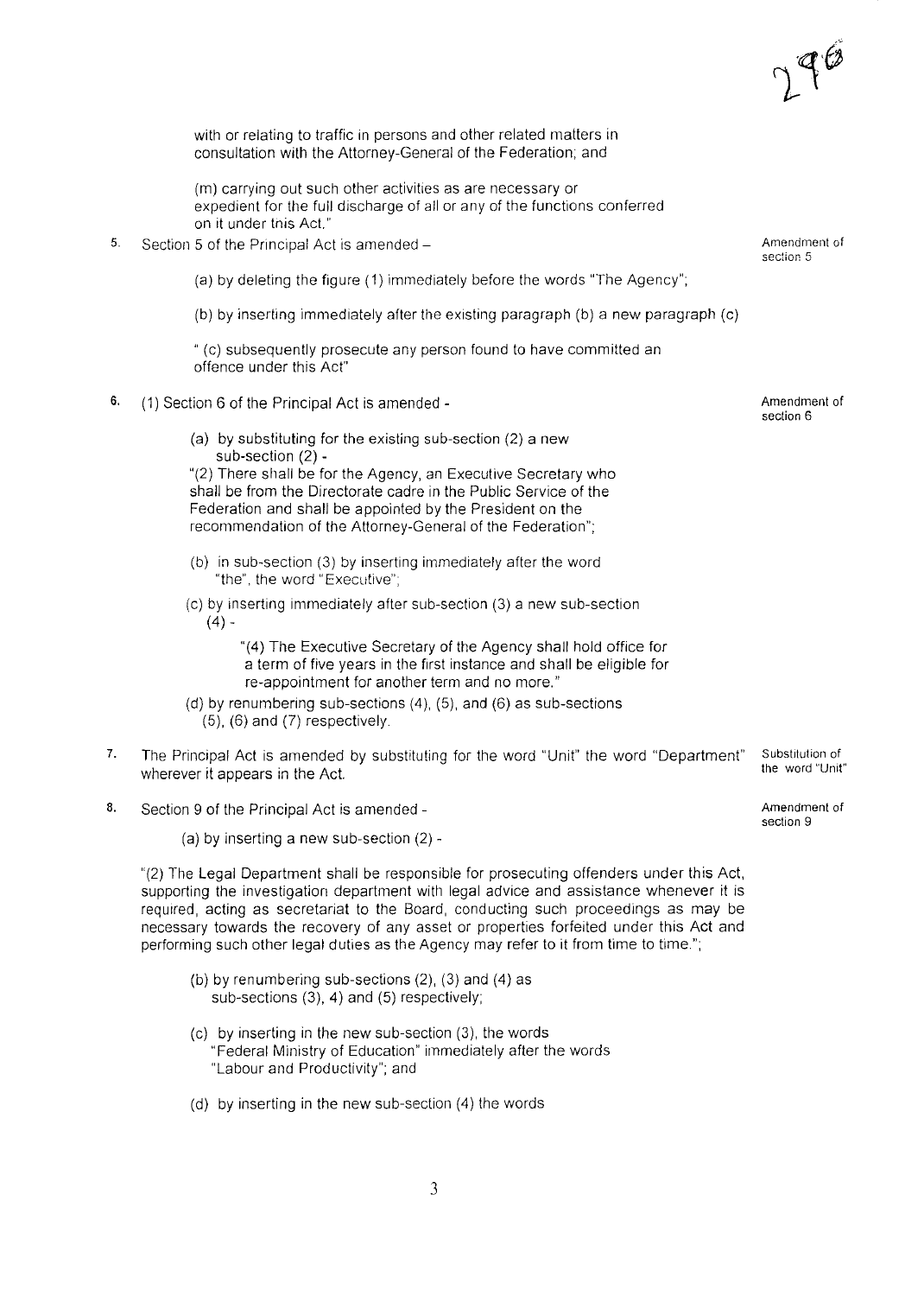"Nigerian Prison Service" immediately after the words "Culture and Tourism".

- 9. Section 15 of the Principal Act is amended  $-$ 
	- (a) by inserting immediately after the existing paragraph (a), new paragraphs (b) and (c) -
	- "(b) keeps a brothel;
	- (c) allows a person under the age of eighteen years to be in a brothel or trades in prostitution"
	- (d) by renumbering paragraph (b) and (c) as paragraphs (d) and (e) respectively.
- 10. Section 22 of the Principal Act is amended  $-$ 
	- (a) by inserting new sub-sections  $(1)$ ,  $(2)$ , and  $(3)$  -
	- "(1) Any person who
		- (a) requires any other person, or permits any place within or outside Nigeria to be used for forced labour, or
		- (b) employs a child to work in any capacity except where he is employed by a member of his family or light work of an agricultural, horticultural or domestic character, or
		- (c) employs a child in any case to lift, carry or move anything so heavy as to be likely to adversely affect his physical, mental, spiritual, moral or social development, or
		- (d) employs a child as a domestic help outside his own home or family environment, or
		- (e) employs a child in an industrial undertaking,

commits an offence and is liable on conviction to a fine not exceeding N100,000.00 or imprisonment for a term of five years or both such fine and imprisonment.

(2) When an offence under this section is committed by a body corporate, any person who at the time of commission of the offence was a proprietor, director, general manager or other similar officer, servant or agent of the body corporate, shall be deemed to have jointly and severally committed the offence and may be liable on conviction to a fine of N250,OOO.00.

(3) Nothing in sub-sections (1) and (2) shall apply to work done by children in technical schools or similar approved institution if the work is supervised by the appropriate authority.

- 11. Section 29 of the Principal Act is amended
	- (a) in sub-section (1) by inserting immediately after the expression "2 years or a" the words "fine of"; and
	- (b) by deletion of the existing sub-section (2) thereof
- 12. Section 32 of the Principal Act is amended by substituting the figures "28 and 29" for the figures "30 and 31" Section 32

Amendment of Section 22

Amendment of **section** 29

Amendment of

Amendment of section 15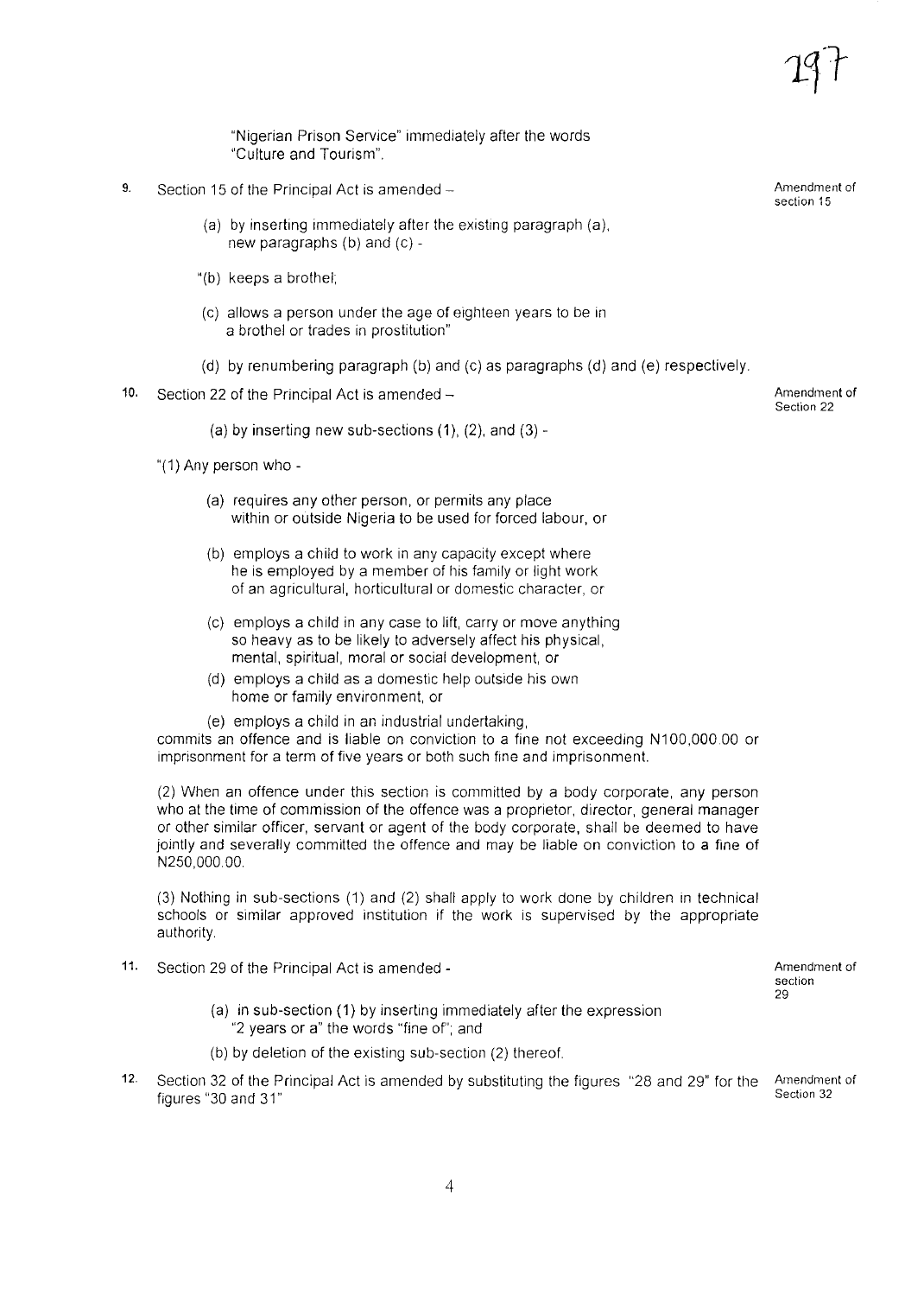

- 13. Section 33 of the Principal Act is amended in sub-section (1) by deleting the words 'The High Court of the Federal Capital Territory or" and the words "of a State" immediately after the words "The High Court". Amendment of section 33
- 14. The Principal Act is amended-
	- (a) by inserting new sections immediately after the existing section 34, to be numbered as sections 35 to 48 -
	- "Section 35-(1) A person convicted of an offence under this Act shall forfeit to the Victims of Trafficking Trust Fund -
	- (a) all the assets and properties which mayor are the subject of an interim order of the Court after an attachment by the Agency as specified in section 40 of this Act;
	- (b) any assets or properties confiscated, or derived from any proceeds the person obtained, directly or indirectly, as a result of such offence not already disclosed in the Assets Declaration Form specified in Form 1 of the Second Schedule to this Act or not falling under paragraph (a) of this subsection;
	- (c) any of the person's property or instrumentalities used in any manner to commit or to facilitate the commission of such offence not already disclosed in the Assets Declarations Form or not falling under paragraph (a) of this subsection.

(2) The Court in Imposing a sentence on any person under this section, shall order, in addition to any other sentence imposed pursuant to this Act, that the person forfeit to the Victims of Trafficking Trust Fund all properties described in subsection (1) of this section

(3) In this section, "proceeds" means any property derived or obtained, directly or indirectly, through the commission of an offence under this Act.

**36** All properties of a person convicted of an offence under this Act and shows to be Forfeiture derived or acquired from such illegal act which are already the subject of an interim order shall be forfeited to the Victims of Trafficking Trust Fund.

37.(1) Where it is established that any convicted person has assets or properties in a Foreign assets foreign country, acquired as a result of such criminal activity, such assets or properties subject to any treaty or arrangement with such foreign country, shall be forfeited to the Victims of Trafficking Trust Fund.

(2) The Agency shall, through the office of the Attorney-General of the Federation, ensure that the forfeited assets or properties are effectively transferred and vested in the Victims of Trafficking Trust Fund.

38. Any property  $-$ 

- (a) whether real or personal, which represents the gross receipts which a person obtains directly as a result of the violation of this Act or which is traceable to such gross receipts;
- (b) within Nigeria which represents the proceeds of an offence under the laws of a foreign country within whose jurisdiction such offence or activity would be punishable by imprisonment for a term exceeding one year and which would be punishable by imprisonment under this Act if such act or activity had occurred within Nigeria, is subject to forfeiture to the Victims of Trafficking Trust Fund.

39. Without prejudice to the provisions of any other law permitting the forfeiture of property, the following shall also be subject to forfeiture under this Act and no proprietary right shall exist in them-

Further provisions as to forfeiture of

Propertysubject to forfeiture.

Insertion of new **sections**

Forfeitures after

Conviction in **certain cases**

**Second** Schedule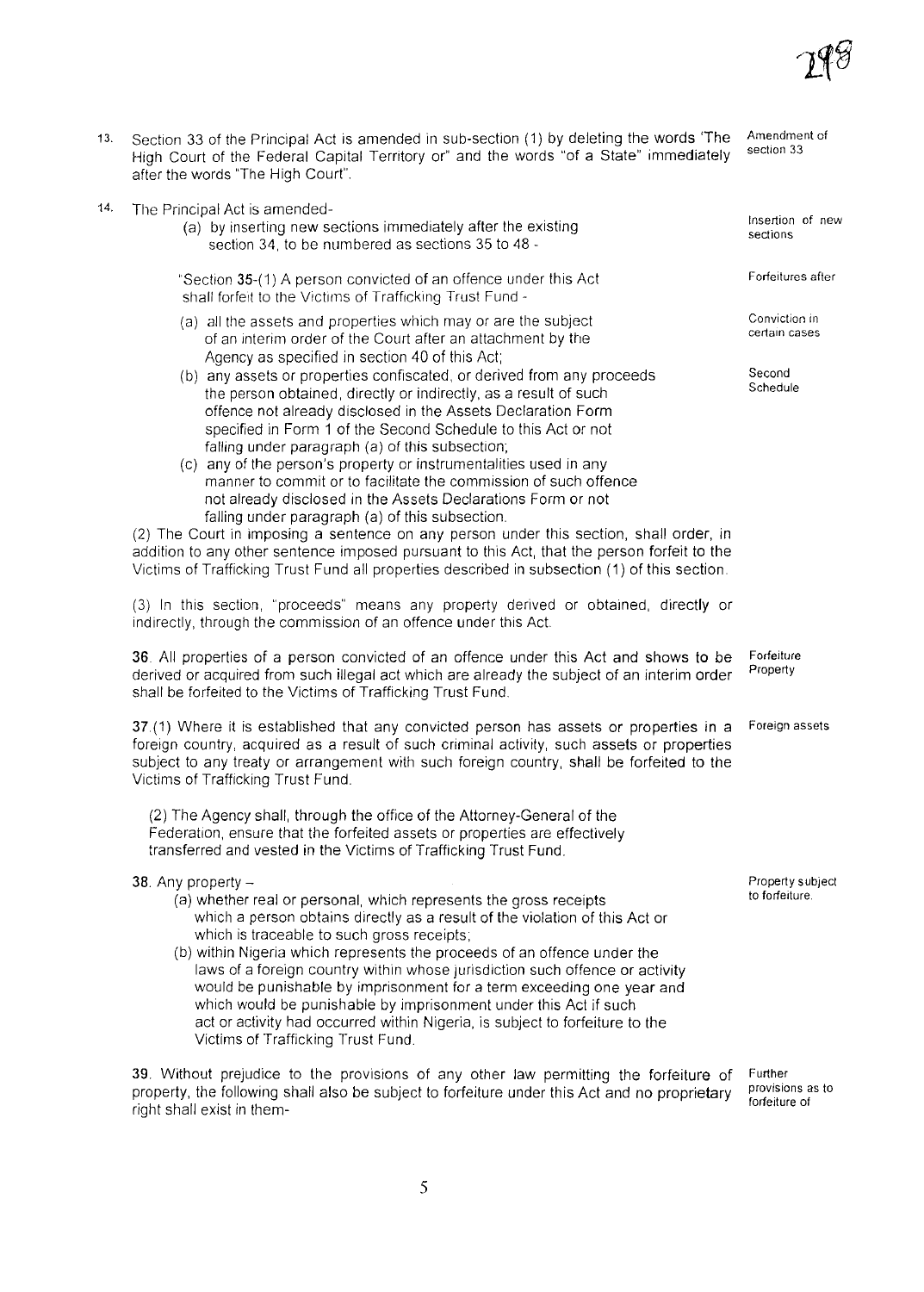property.

- (a) all means of conveyance, including vehicles or vessels which are used or are intended for use to transport or in any manner, facilitate trafficking or any person such as -
- (i) known means of conveyance used by any person as a common earner in the transaction of business as a common carrier shall be forfeited under this section unless it shall appear that the owner or other person in charge of such means of conveyance was a consenting party or privy to a violation of this Act,
- (ii) known means of conveyance which shall be forfeited under this section by reason of any act established by the owner thereof to have been committed by any person other than such owner while such means of conveyance was unlawfully in the possession of a person other the owner in violation of the criminal laws of Nigeria or any part thereof, and
- (iii) known means of conveyance which shall be forfeited under this section to the extent of an interest of an owner, by reason of any act established by that owner to have been committed without the knowledge, consent or wilful connivance of that owner;
- (b) all monies, negotiable instruments, securities or other things of value furnished or intended to be furnished by any person in exchange for any illegal act or in violation of this Act or all proceeds traceable to such an exchange, and all monies, negotiable instruments and securities used or intended to be used to facilitate any violation of this Act;
- (c) all real property, including any right, title and interest (including any leasehold interest) in the whole or any piece or parcel of land and any improvements or appurtenances which is used or intended to be used, in any manner or part to commit, or facilitate the commission of an offence under this Act

40.(1) Seizure of any property subject to forfeiture under this Act may be affected by the Seizure of property Agency where  $-$ 

- (a) the seizure is incidental to an arrest or search;
- (b) the property is liable to forfeiture upon process issued by the Court following an application made by the Agency in accordance with the prescribed rules.
- (2) Whenever property is seized under any of the provisions of this Act, the Agency may-
	- (a) place the property under seal; or
	- (b) remove the property to a place designed by the Agency.
- (3) Properties taken or detained under this section shall be deemed to be in the custody of the Agency, subject only to an order of a Court

**41.** Where a person is arrested for an offence under this Act, the Agency shall immediately trace and attach all the assets and properties of the person acquired as a result of such illegal act and shall thereafter cause to be obtained an interim attachment order by the Court

42.-(1) Where a person is arrested for committing an offence under this Act, it shall be obligatory for such person to make a full disclosure of all his assets and properties by completing the Declaration of Assets Form as specified in Form 1 of the Second Schedule to this Act

Investigation of **assets and** properties of an arrested person

Disclosure of assets and properties by an arrested person, etc. Second Schedule.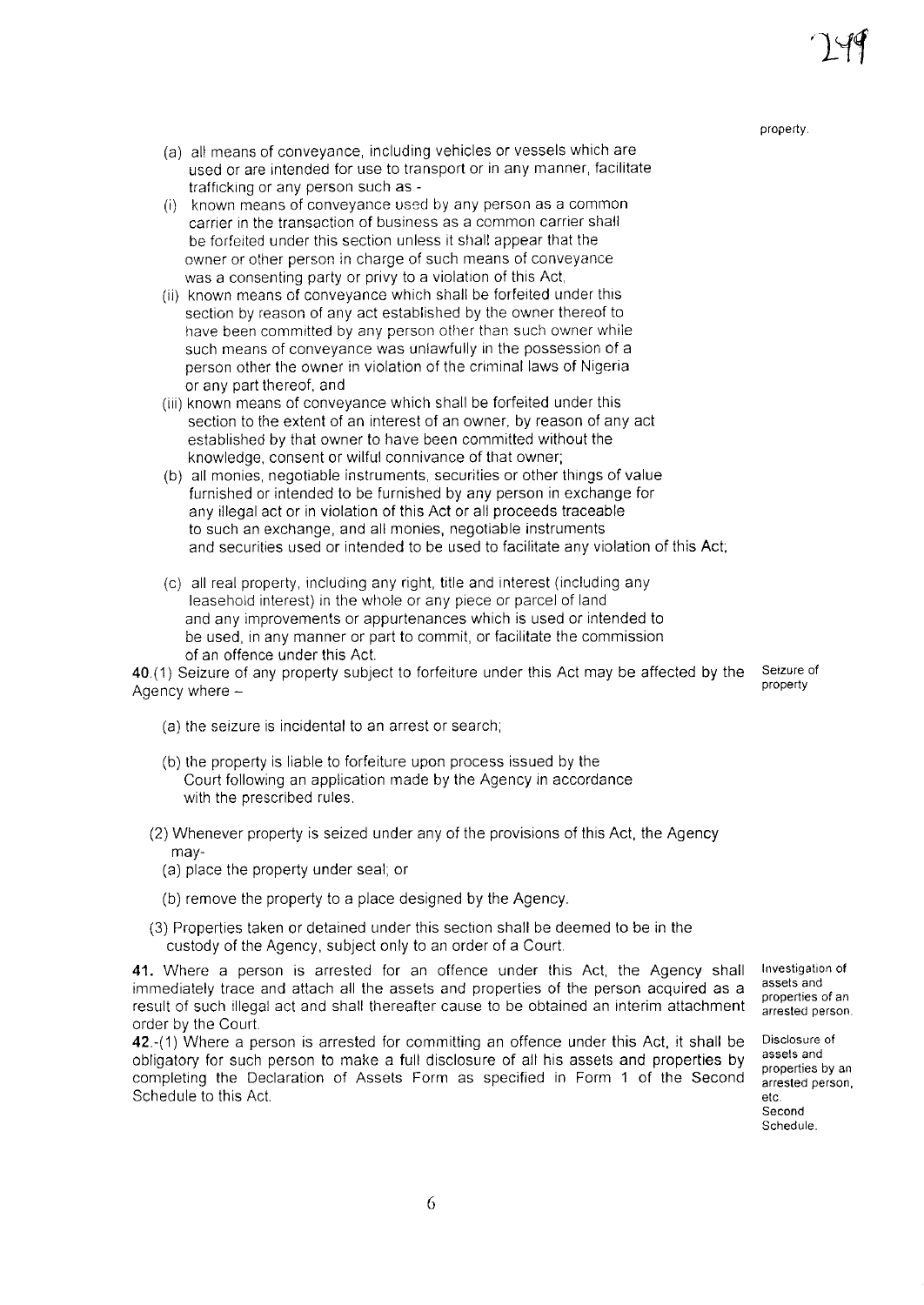- (2) The Declaration of Assets Form shall be forwarded to the Agency for full investigation by the Investigation Department of the Agency.
- (3) Any person who-
	- (a) knowingly fails to make full disclosure of his assets and liabilities; or
	- (b) knowingly makes a declaration that is false, or
	- (c) fails to answer any question, or
	- (d) fails, neglects or refuses to make a declaration or furnish any information required, in the Declaration of Assets Form,

commits an offence under this Act and is liable on conviction to imprisonment for a term of ten years.

- (4) Subject to the provisions of section 39 of this Act, whenever the assets and properties of any person arrested under this Act are attached, the Agency shall apply to the court for an interim forfeiture order under the provisions of this Act.
- 43. Where-
	- (a) the assets or properties of any person arrested under this Act has been seized; or
	- (b) any assets or property has been seized by the Agency under this Act, the Agency shall cause an application to be made to the Court for an interim forfeiting the property concerned to the Victims of Trafficking Trust Fund and the Court shall if satisfied that there is *prima facie* evidence that the property concerned is liable to forfeiture, make an interim order forfeiting the property to the Victim of Trafficking Trust Fund.

**44** Where an arrested person is convicted of an offence under this Act, the Agency or any authorized officer shall apply to the Court for the order of confiscation and forfeiture of the convicted person's assets and properties acquired or obtained as a result of the crime already subject to an interim order under this Act.

45.-(1) A copy of every final order forfeiting the asset and property of a person convicted under this Act shall be forwarded to the Agency.

- (2) Upon receipt of a final order pursuant to this section, the Executive Secretary to the Agency shall take steps to dispose of the property concerned by sale or otherwise and where the property is sold, the proceeds thereof shall be paid into the Victims of Trafficking Trust Fund.
- (3) Where any part of the property included in a final order is money in a bank account or in the possession of any person, the Agency shall cause a copy of the order to be produced and served on the manager or any person in control of the head office or branch of the bank concerned and that manager or person shall forthwith pay over the money to the Agency and the Agency shall pay the money received into the Victims of Trafficking Trust Fund.
- (4) The Attorney General of the Federation may make rules or regulations for the disposal or sale of any property or assets forfeited pursuant to this Act.

46-(1) Any person who, without due authorization by the Agency, deals with, sells or otherwise disposes of any property or assets which is the subject of an attachment,

Offences in relation to forfeiture orders.

Interim forfeiture order.

Final order.

Final disposal of forfeited property.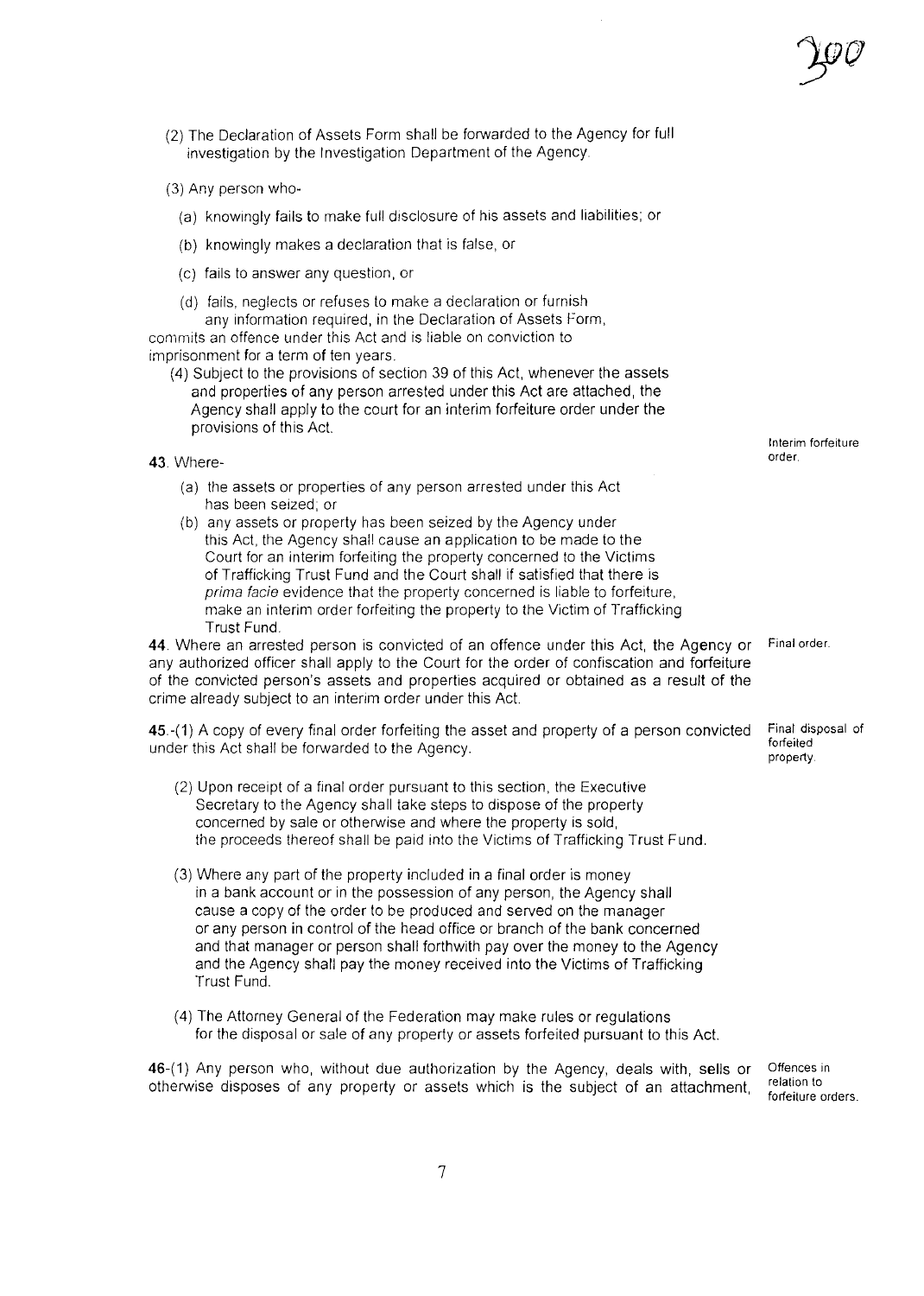interim order or final order commits an offence and is liable on conviction to imprisonment for a term of five years without the option of a fine.

(2) Any manager or person in control of the head office or branch of a bank or other financial institution who fails to pay over to the Agency upon the production to him of a final order commits an offence under this Act and is liable on conviction to imprisonment for a term of not less than one year and not more than three years, without the option of a fine

47.(1) Where a person is discharged or acquitted by a Court of an offence under this Act, the Court may make an order of revocation or confirmation as the case may be, of an interim order made pursuant to this Act whichever order is considered just, appropriate or reasonable within the circumstances **Consequences** of an acquittal in respect of assets and properties

- (2) The property may be attached where a discharge is merely given on technical grounds
- (3) Where an interim order is revoked by a Court under subsection (1) of this section, all assets and properties of the person concerned shall be released to him by the Agency.

48(1) Notwithstanding anything contained in any other enactment or law, where any person is arrested under this Act, the Executive Secretary of the Agency may, if he is satisfied that the money in the account of an arrested person is made through the commission of an offence under this Act, apply to the Federal High Court *exparte* for power to issue or instruct a bank examiner or such other appropriate regulatory authority to issue an order as specified in Form 2 of the Second Schedule to this Act, addressed to the manager of the bank or any person in control of the financial institution where the account is or believed by him to be at the head office of the bank or other financial institution to freeze the account

Freezing order on banks or other financial institutions

Second Schedule

- (2) The Executive Secretary of the Agency or bank examiner may by an order issued under subsection (1) of this section, or by any subsequent order, direct the bank or other financial institution to supply any information and produce books and documents relating to the account and to stop all outward payments, operations or transactions (including any bill of exchange) in respect of the account of the arrested person.
- (3) The manager or any other person in control of the financial institution shall take necessary steps to comply with the requirements of the order made pursuant to subsection (2) of this section

- (a) "bank" has the meaning given to it in the Banks and Other Financial Institutions Act 1991 as amended; and
- (b) the reference to an order issued includes a reference to any order, direction or requirement addressed to the manager of a bank or any other officer of a bank which directs or purports to direct the manager or such officer to stop all outward payment, operations or transactions in respect of any account with that bank".
- 15. (1)The Principal Act is amended-
	- (a) by re-numbering sections  $35 37$  as sections  $49 51$ ;

Renumbering of sections 35-37 of the Principal Act and insertion of words

1991 No 25

<sup>(4)</sup> In this section-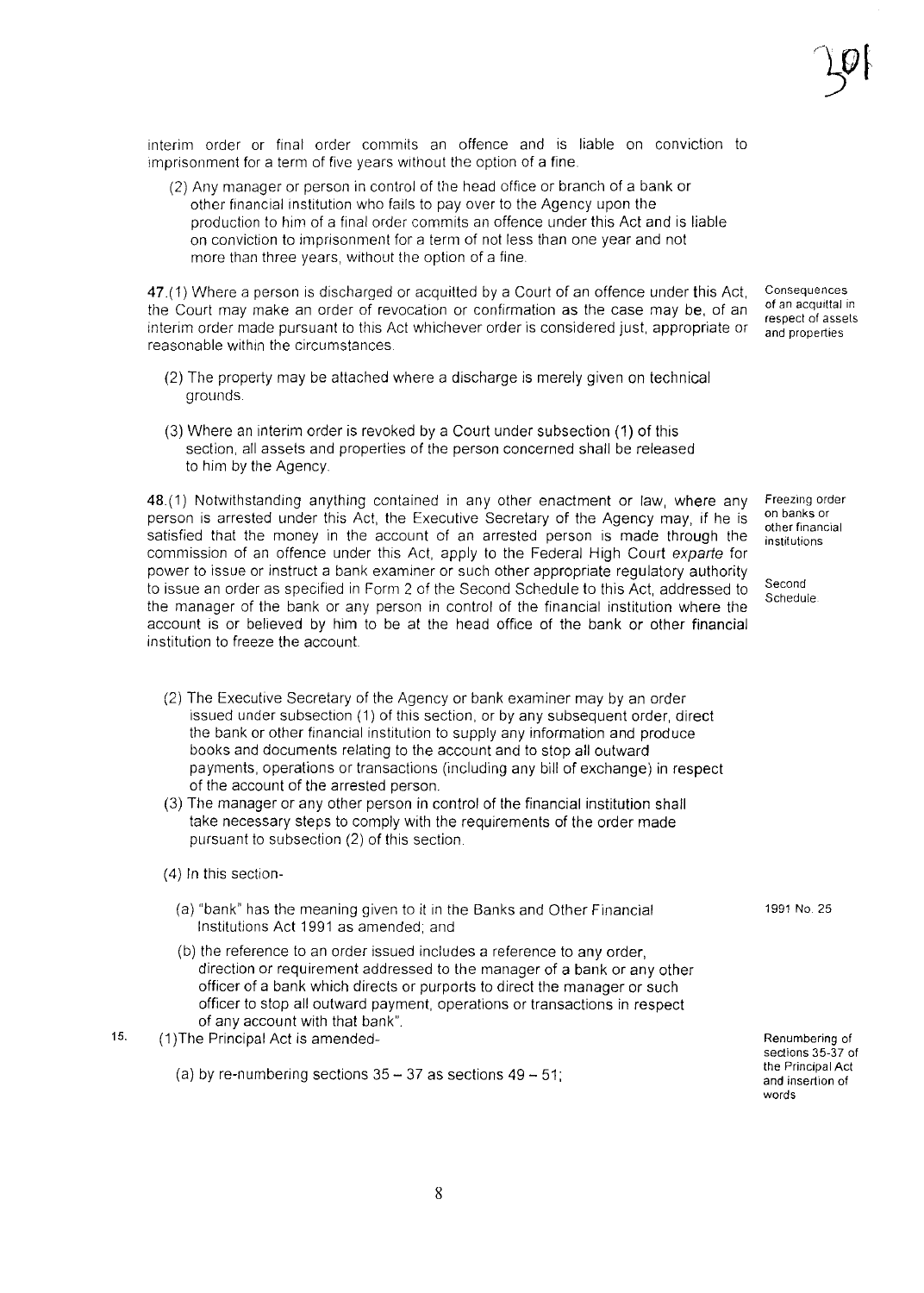- (b) by substituting in paragraph (b) of the new section 50, the word "trafficking" with the word "trafficked";
- (c) by inserting in paragraph (h) of the new section 50, the words "his family" Immediately before the words "or his friends";
- (d) by inserting in paragraph (j) of the new section 50, the words "and his family" immediately after the words "a trafficked person".
- 16. The Principal Act is amended -
	- (a) by re-numbering section 38 as section 52;
	- (b) by inserting in paragraph (b) of the new Section 52 the words "if any" immediately after the word "assets";
	- (c) by deleting in paragraph (b) of the new section 52 the full stop immediately after the word "trafficker" and inserting the words "forfeited and paid to the Victims of Trafficking Trust Fund."; and
	- (d) by renumbering section 39 as section 53.
- 17. The Principal Act is amended-
	- (a) by re-numbering section 40 as section 54,
	- (b) by inserting immediately after sub-section (2) of new section 54 a new sub-section (3) -

"(3) 'There shall be established for the Agency a Victims of Trafficking Trust Fund, where all proceeds of the sale of assets and properties of traffickers are paid into";

(c) by re-numbering section  $40(3)$  as section  $54(4)$ .

18. The Principal Act is amended by re-numbering sections  $41 - 49$  as sections  $55 - 63$ .

- 19. The Principal Act is amended
	- (a) by re-numbering section 50 as section 64;
	- (b) by inserting in alphabetical sequence the interpretation of the words-

"Brothel" includes any enclosure, house premises, hotels, restaurants, drinking places, vessels or stationary or moving receptacles where a person offers her body commonly for acts of lewdness and sexual gratification;

"Export" with its grammatical variations and cognate expressions means to take or cause to be taken out of Nigeria;

"High Court" means Federal High Court, High Court of the Federal Capital Territory and the High Court of a State;

"Import" with its grammatical variations and cognate expressions means to bring or cause to be brought into Nigeria;

"Minister" means Attorney-General of the Federation and Minister of Justice.

Renumbering of Section 38 of the Principal Act, insertion and deletion

Renumbering of section 40 of the Principal Act and insertion of subsection(2)

Establishment of Victims of Trafficking Trust Fund

Renumbering of sections 41 to 49 of the Principal Act

Renumbering of section 50 of the Principal Act and insertion of words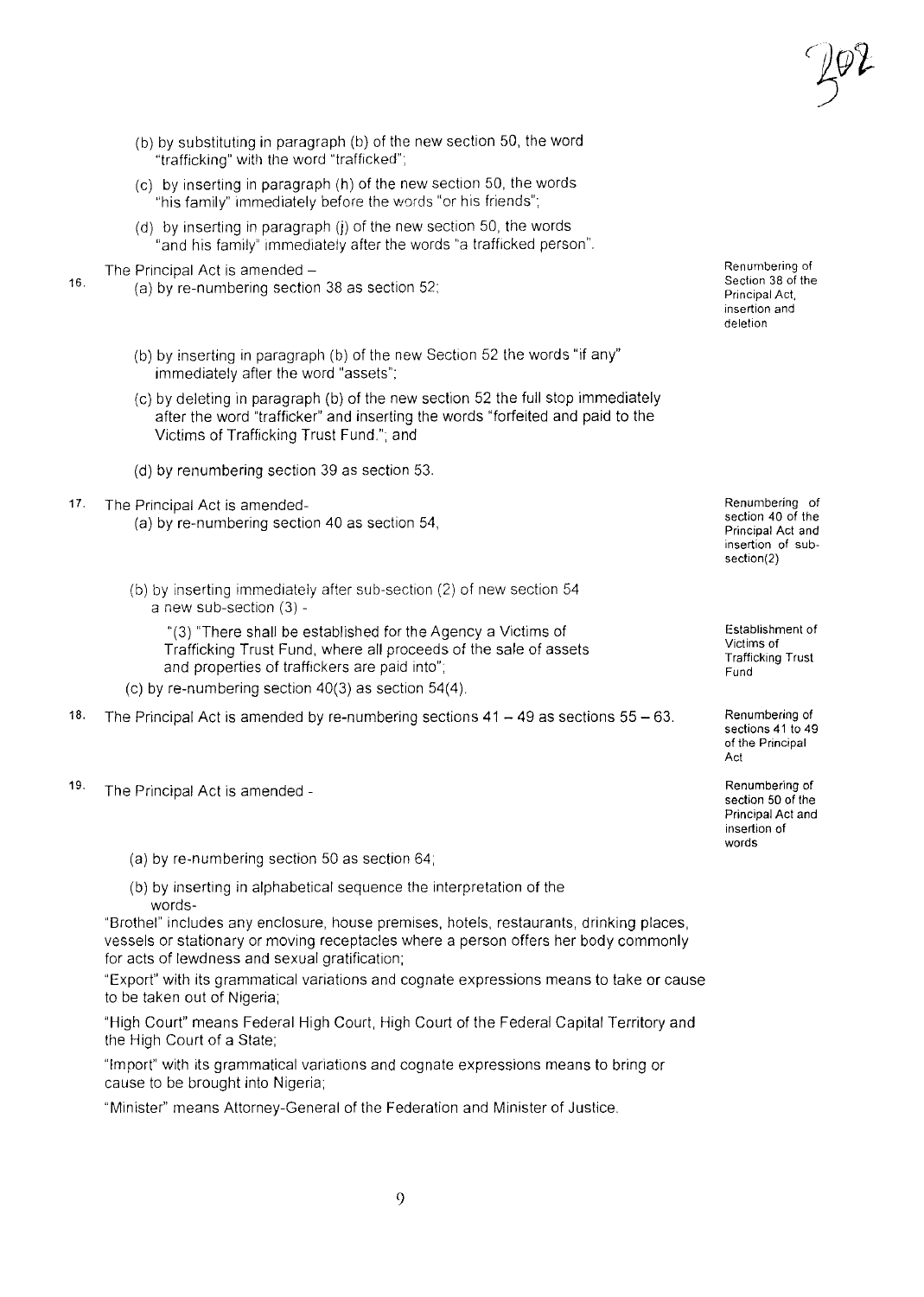- 20. The Principal Act is amended by re-numbering section 51 as 65.
- 21. The Schedule of the Principal Act is amended
	- (a) by inserting the word "First" immediately before the word "Schedule";
	- (b) by substitutinq for section 2(4) in the marginal note, section 2(5); and
	- (c) by inserting a "Second Schedule" to contain Form 1 Assets Declaration Form and Form 2 - Freezing Order -

#### "SECOND SCHEDULE

#### CONFIDENTIAL FORM 1 Sections 35 and 42(1)(2) and (3)

### TRAFFICKING IN PERSONS (PROHIBITION) LAW ENFORCEMENT AND ADMINISTRATION (AMENDMENT) ACT 2003

#### DECLARATION OF ASSETS FORM

*To be completed in TRIPLICA TE and in BLOCK LETTERS or typed. All available information should be included*

*Important:* It is an offence punishable by 10 years imprisonment under the Act to

(I) knowingly fail to make full disclosure of your assets and liabilities.

(ii) knowingly make a declaration that is false.

(iii) Fail, to answer any question contained in this Form.

(iv) Fail, neglect or refuse to make a declaration or furnish any information required.

(i) Each item is to be completed. If it does not apply, the person affected must write "none" in the space. Where necessary an extra sheet or sheets may be used and attached to this form by the person affected

(ii) To the Executive Secretary to the NATIONAL AGENCY FOR THE PROHIBITION OF TRAFFICK IN PERSONS AND OTHER RELATED MATTERS (NAPTIP)

I,.. .., being accused of an offence under the TRAFFICKING IN PERSONS (PROHIBITION) LAW ENFORCEMENT AND ADMINISTRATION (AMENDMENT) ACT 2004

10

Renumbering of section 51 of the Principal Act

Schedule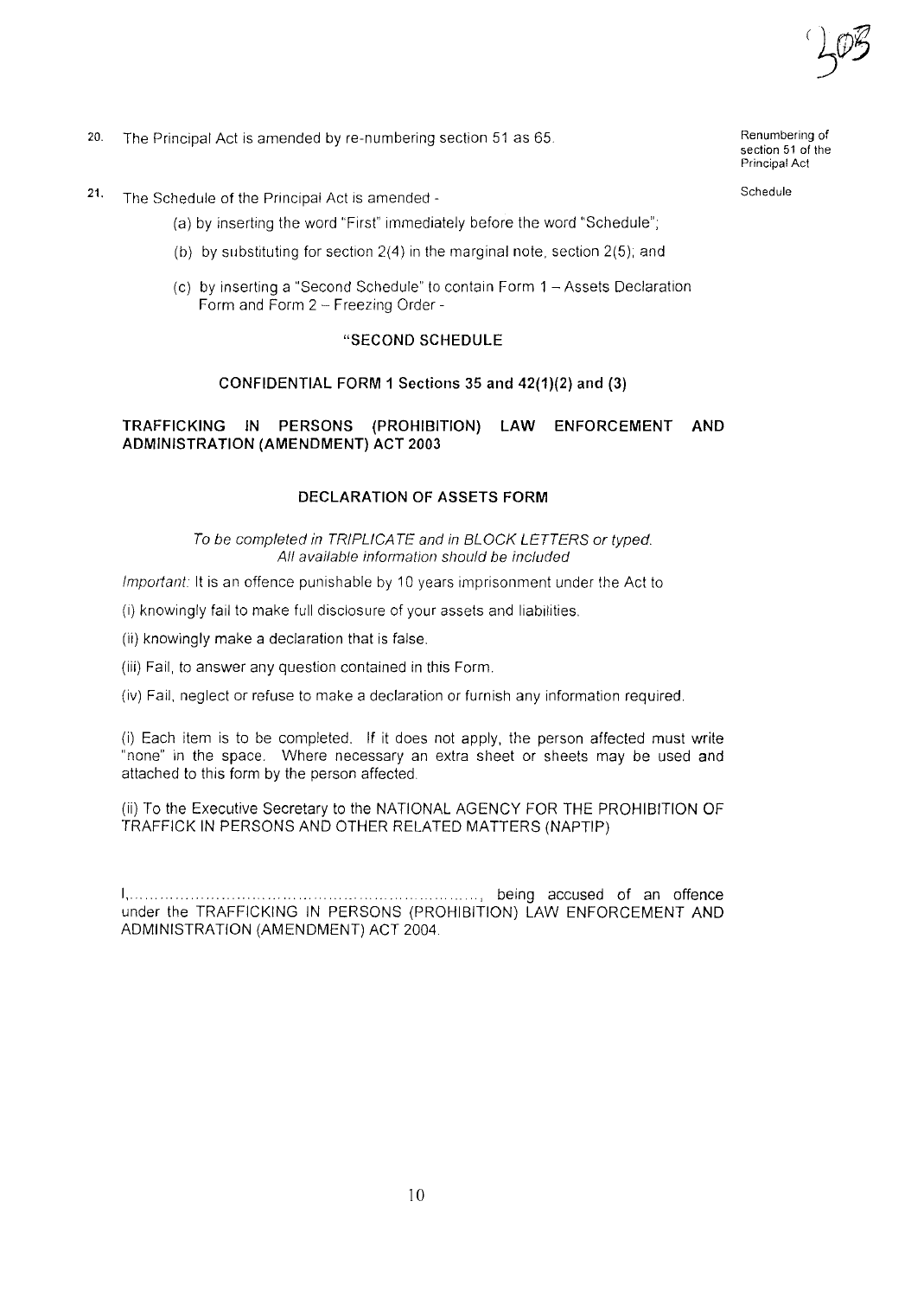$\frac{1}{2}$ 

|                                  | <b>SURNAME</b>                     |                                 | Other<br>Names | Date of<br><b>Birth</b> | If dead<br>State the<br>date of<br>death | Place of<br><b>Birth</b> |                      | State<br>Nationality<br>of<br>Origin |            | Local<br>Governme<br>nt | Occupation  | Present<br>Address          | Home<br>Address |
|----------------------------------|------------------------------------|---------------------------------|----------------|-------------------------|------------------------------------------|--------------------------|----------------------|--------------------------------------|------------|-------------------------|-------------|-----------------------------|-----------------|
|                                  | (a)<br>Now                         | (b)<br>At Birth if<br>Different |                |                         |                                          |                          | (a)<br>Now           | (b)<br>At<br>Birth                   |            |                         |             |                             |                 |
| 1. Declarant                     |                                    |                                 |                |                         |                                          |                          |                      |                                      |            |                         |             |                             |                 |
| 2. Spouse                        | If married State<br>Date and place |                                 |                |                         |                                          |                          |                      |                                      |            |                         |             |                             |                 |
| 3. Father                        |                                    |                                 |                |                         |                                          |                          |                      |                                      |            |                         |             |                             |                 |
| 4. Mother                        |                                    |                                 |                |                         |                                          |                          |                      |                                      |            |                         |             |                             |                 |
| 5. Brothers (i)<br>(ii)<br>(iii) |                                    |                                 |                |                         |                                          |                          |                      |                                      |            |                         |             |                             |                 |
| $6.$ Sisters $(i)$               |                                    |                                 |                |                         |                                          |                          |                      |                                      |            |                         |             |                             |                 |
| (ii)<br>(iii)                    |                                    |                                 |                |                         |                                          |                          |                      |                                      |            |                         |             |                             |                 |
| 7. Sisters(i)<br>(ii)            |                                    |                                 |                |                         |                                          |                          |                      |                                      |            |                         |             |                             |                 |
| (iii)<br>8. Dependent,           |                                    |                                 |                |                         |                                          |                          |                      |                                      |            |                         |             |                             |                 |
| Relative.                        |                                    |                                 |                |                         |                                          |                          |                      |                                      |            |                         |             |                             |                 |
| Uncle, Aunt                      |                                    |                                 |                |                         |                                          |                          |                      |                                      |            |                         |             |                             |                 |
| Next of kin                      |                                    |                                 |                |                         |                                          |                          |                      |                                      |            |                         |             |                             |                 |
| 9. Associate Persons             |                                    |                                 |                |                         | Names in Full                            |                          | Address              |                                      | Occupation |                         | Nationality |                             |                 |
| $(i)$                            |                                    |                                 |                |                         |                                          |                          |                      |                                      |            |                         |             |                             |                 |
| .                                |                                    |                                 |                |                         |                                          |                          | $\sim$ $\sim$ $\sim$ |                                      | $\ddotsc$  |                         | 1.111       |                             |                 |
|                                  |                                    |                                 |                |                         |                                          |                          |                      |                                      |            |                         |             |                             |                 |
| 10. Aliens                       |                                    |                                 |                |                         |                                          |                          |                      | $\sim 100$                           |            | $\sim$ $\sim$ $\sim$    |             | $\sim$ $\sim$ $\sim$ $\sim$ |                 |
| (a) State                        |                                    | Alien                           | Registration   |                         |                                          |                          |                      |                                      |            |                         |             |                             |                 |
| $(b)$ if                         |                                    | Naturalized.                    | Certificate    |                         | No.                                      |                          |                      |                                      |            |                         |             |                             |                 |
| 11. Schools attended with dates  |                                    | Primary School                  |                |                         |                                          |                          |                      |                                      |            |                         |             |                             |                 |
|                                  |                                    | Post Primary School or          |                |                         |                                          |                          |                      |                                      |            |                         |             |                             |                 |
|                                  |                                    | Secondary                       |                |                         |                                          |                          |                      |                                      |            |                         |             |                             |                 |
|                                  |                                    | University, etc.                |                |                         |                                          |                          |                      |                                      |            |                         |             |                             |                 |
|                                  |                                    | Qualification attended          |                |                         |                                          |                          |                      |                                      |            |                         |             |                             |                 |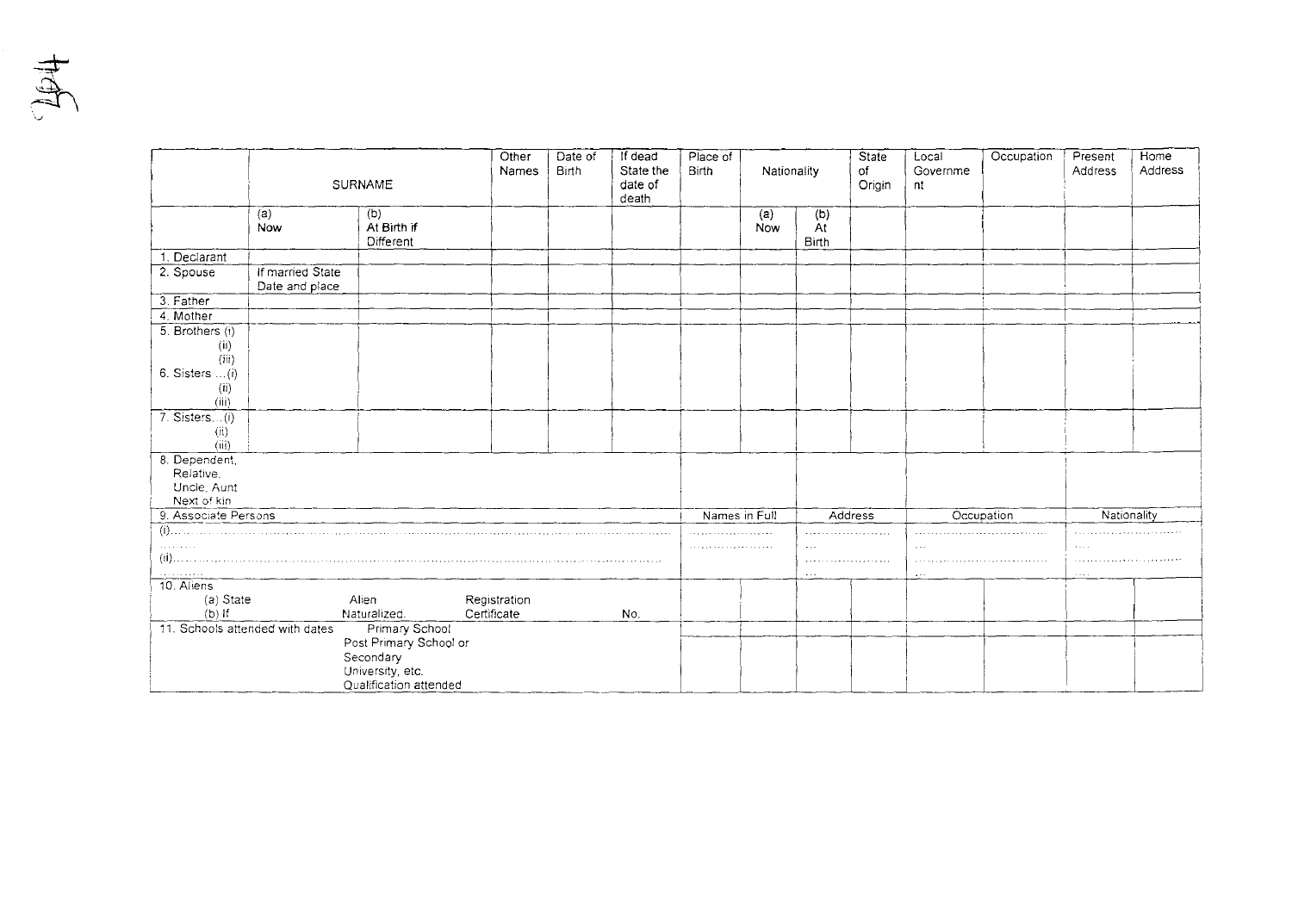N K

- 12. Amount held in own account
	- (i) Cash in hand
	- (ii) Cash at bank ... ... ... ... ... ...
	- (iii) Outside Nigeria (Countries Banks to be named)
- 13. Amount held on behalf of or as trustee for any other person other than your wife/husband
	- (i) Cash in hand ..
	- (ii) Cash at bank
	- (iii) Outside Nigeria (Countries Banks to be named)
- 14. Loans or advances made
- 15. Loans or advances received
- 16 Amount held on behalf of or as trustee of wife/husband
	- (i) Cash in hand
	- (ii) Cash at bank
	- (iii) Outside Nigeria (Countries Banks to be named)
- 17. Wife's/husband's children's account held (beneficial or otherwise)
	- (i) Cash in hand. ..
	- (ii) Cash at bank. .. .
	- (iii) Outside Nigeria (Countries Banks to be named)
- 18. Government securities, including premium bonds and other interests held in companies, firms or partnerships (giving names of companies firms and partnerships) -
	- (a) by you (here state the bonds, etc)
	- (b) by wife wives) husband' (here state the bonds, etc)
	- (c) by children (here state the bonds, etc.)
- 19. Property in Nigeria in which you are interested in giving date when acquired -
	- (i) Land
	- (ii) Buildings
	- (iii) Other property, (if any):
- 20. Property outside Nigeria in which you are interested in giving date when acquired  $-$ 
	- (i) Land
	- (ii) Buildings
	- (iii) Other property, (if any):

21. Property outside Nigeria in which any wife/husband\* is interested in giving date when acquired -

- (i) Land
- (ii) Buildings

(iii)Other property, (if any)

22. Property outside Nigeria in which any wife/husband' is interested in giving date when acquired - (i) Land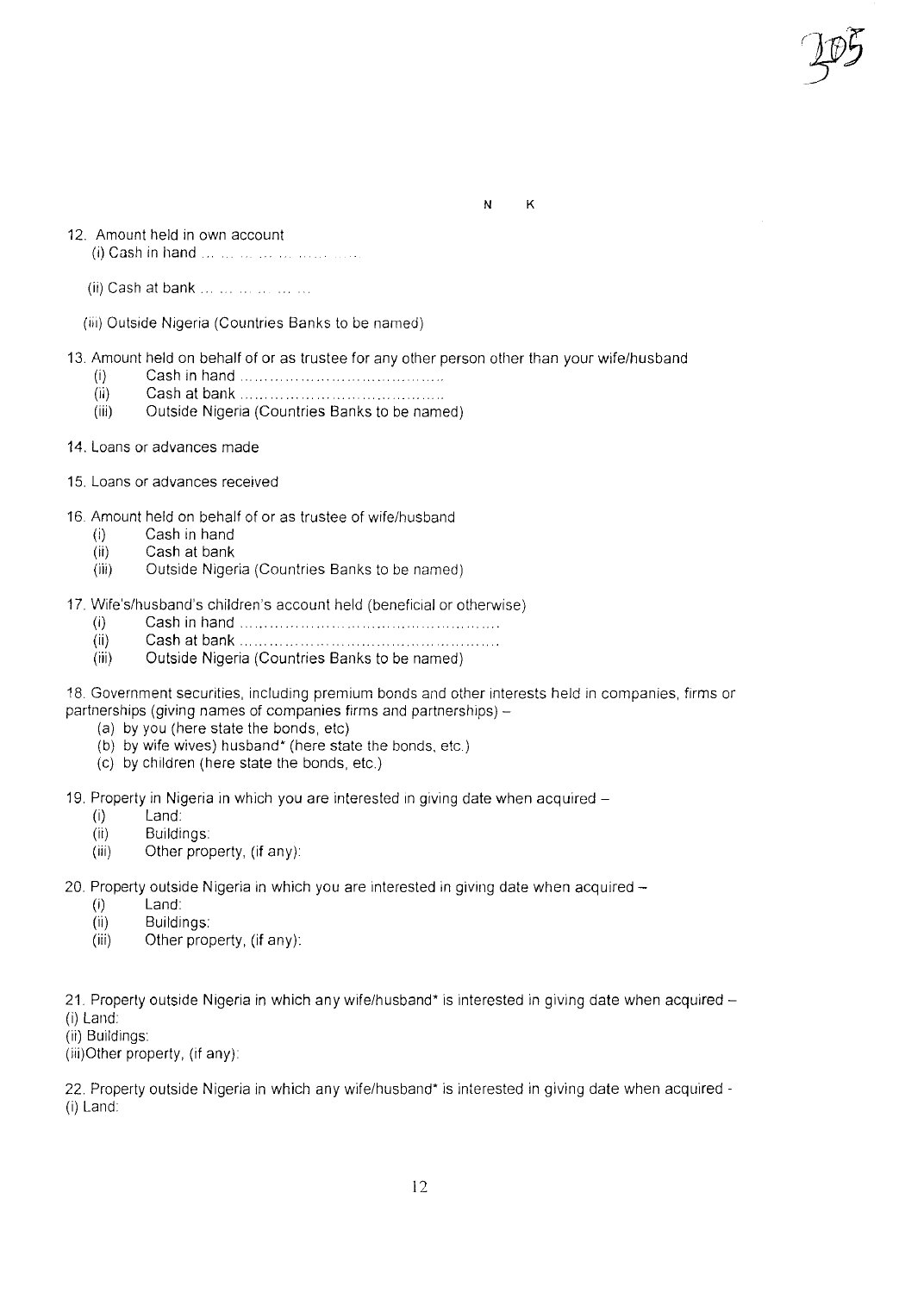(ii) Buildings (iii)Other property, (if any):

23. Property in Nigeria which any child of yours is interested in giving date when acquired -

(i) Land

(ii) Buildings:

(iii)Other property, (if any)

24. Property outside Nigeria in which any child of yours is interested in giving date when acquired -(i) Land:

(ii) Buildings

(iii)Other property, (if any):

25. Names of other dependent relatives:

Estate in which you are interested as trustee or beneficially interested (Name of deceased or trustee). Property held by any person on your behalf- (in or outside Nigeria)

- $(i)$  Cash in hand;
- (ii) Cash at bank;<br>(iii) Land;
- 
- (iii) Land;<br>(iv) Buildir Buildings;
- *(v)* Other property, (if any)

*Signature of Accused Person*

 $\mathbb{E}^{\rho}$ 6

Signature & Address of Witness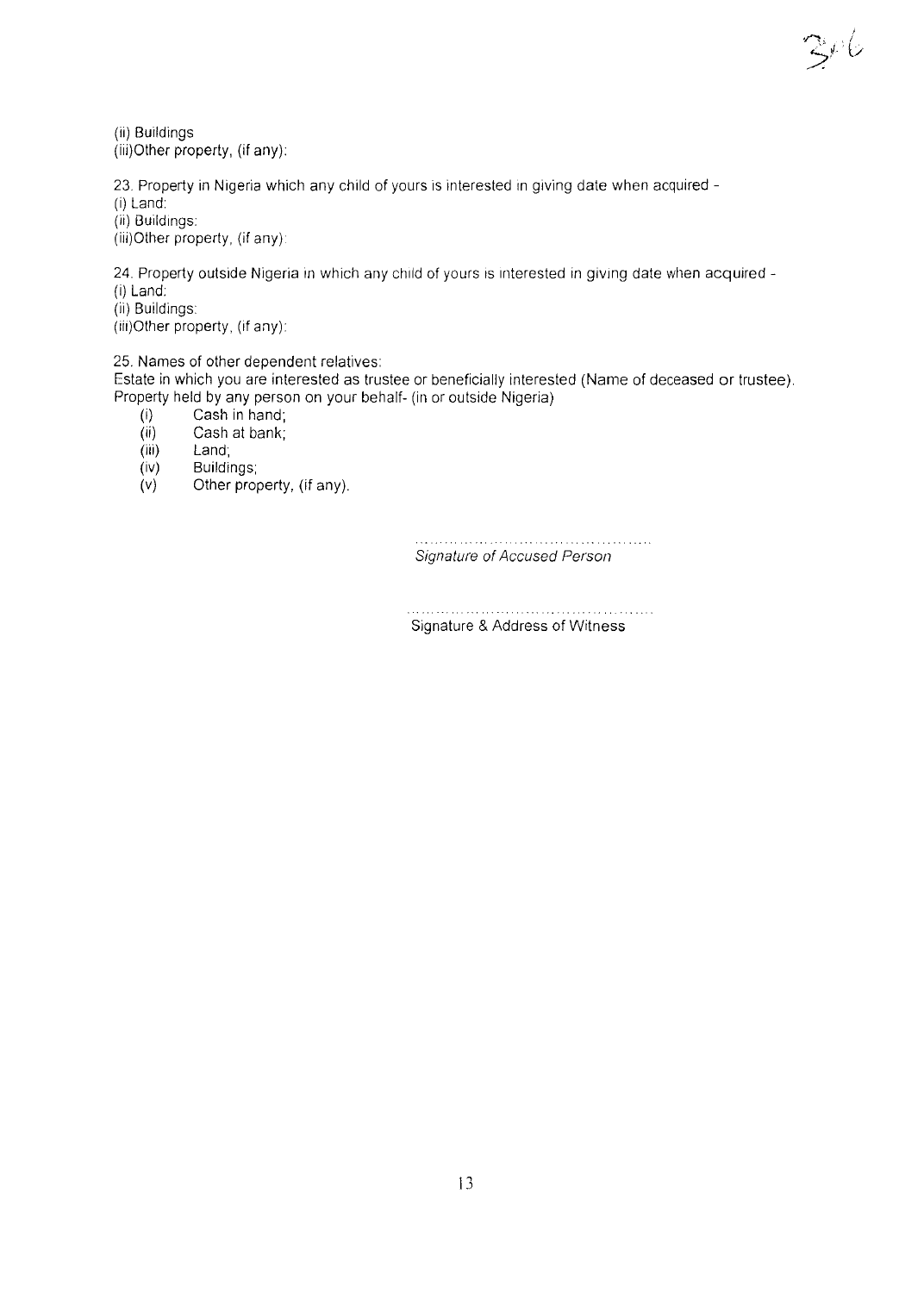#### FORM 2

*Section 48(1)*

### FREEZING ORDER

*(This form may be amended according to circumstances)*

| (Here insert name and branch of bank) |  |
|---------------------------------------|--|

Under the authority conferred 0 me by section 48 of the TRAFFICKING IN PERSONS (PROHIBITION) LAW ENFORCEMENT AND ADMINiSTRATION (AMENDMENT) ACT 2004 you are  $h$ ereby ordered  $-$ 

(a) to supply the following information relating to the under mentioned accounts, that is to say  $-$ 

*(Here set out the information required in respect of named accounts)*

(b) to produce the books and documents relating to the under mentioned accounts, that is to  $say -$ 

> *(Here set out the books and documents to be produced in respect of named accounts)*

(c) to stop all outward payments, operations or transactions (including bills of exchange) as far as possible in the ordinary course of banking in respect of the following accounts:

*(Here indicate the accounts)*

2. This order shall cease to have effect after the day of 20…………, unless sooner revoked by the President.

DATED at this day of,.""", """"'"'' "20,,

> Chairman/Bank Examiner"

22, This Act may be cited as the Trafficking in Persons (Prohibition) Law Enforcement and Administration (Amendment) Act, 2005,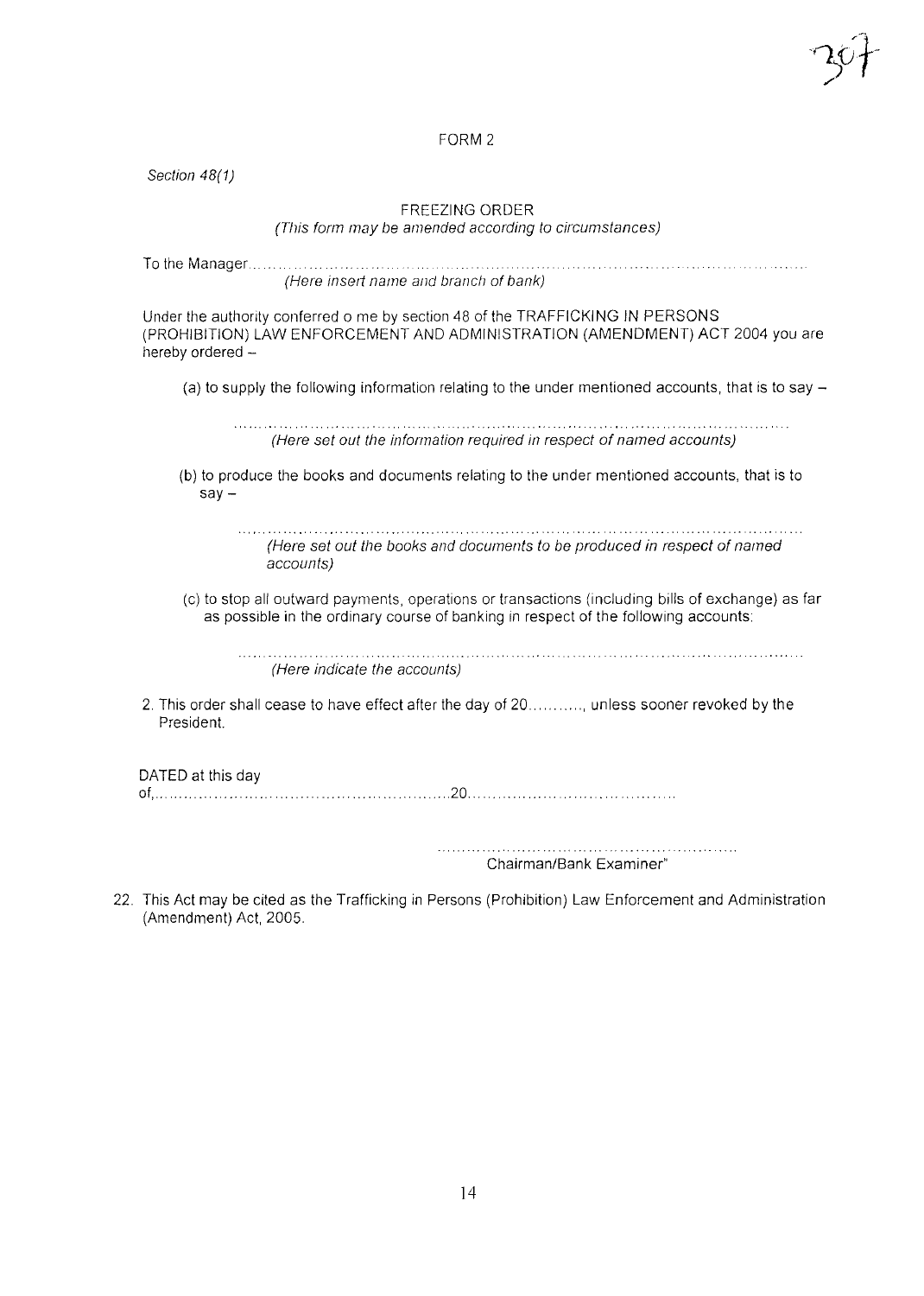I CERTIFY, IN ACCORDANCE WITH SECTION 2 (1) OF THE ACTS AUTHENTICATION ACT, CAP. 4, LAWS OF THE FEDERATION OF NIGERIA 1990, THAT THIS IS A TRUE COpy OF THE BILL PASSED BY BOTH HOUSES OF THE NATIONAL ASSEMBLY.

:1⁄) ./ '/

 $\frac{1}{10}$ 

# NASIRU IBRAHIM ARAB, CLERK TO THE NATIONAL ASSEMBLY

 $\int_0^{\infty}$  Day of December, 2005.